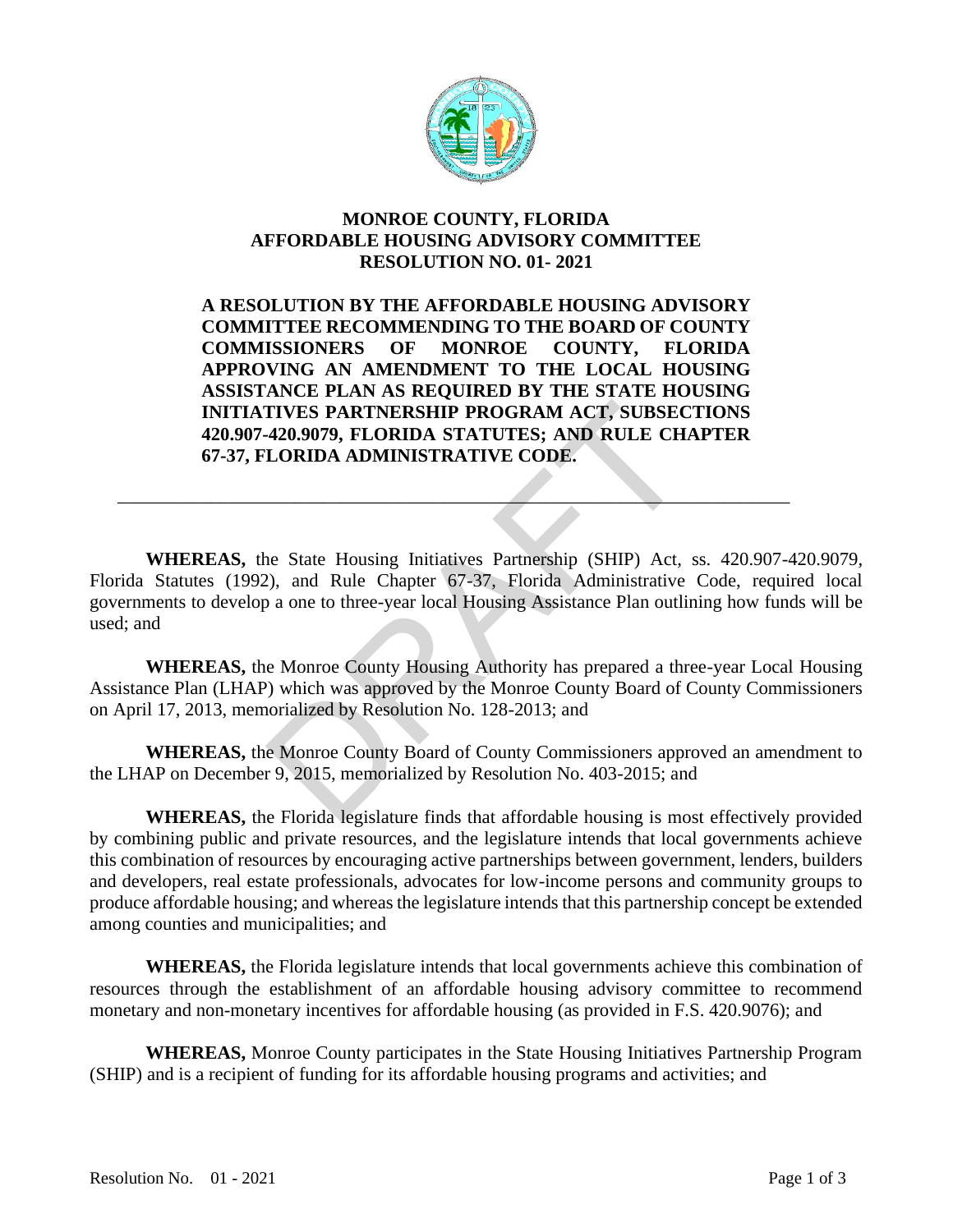**WHEREAS,** Rule 67-37.010, effective February 2008, mandates that all SHIP program participants comply with Florida Statute Section 420.9076(2) requiring the establishment of an affordable housing advisory committee; and

**WHEREAS,** Rule 67-37.010 states that the Monroe County LHAP be amended to include "local affordable housing incentive strategy recommendations" approved by the membership of the Affordable Housing Advisory Committee; and

**WHEREAS,** the Affordable Housing Advisory Committee has reviewed established policies and procedures, ordinances, land development regulations, and the comprehensive plan for Monroe County and recommended specific actions or initiatives to encourage or facilitate affordable housing while protecting the ability of the property to appreciate in value, as required by F.S. 420.9076(4); and

**WHEREAS,** the Affordable Housing Advisory Committee held a public hearing on December 13, 2021 to review and provide recommendations to the BOCC on the following affordable housing incentives:

- I provide recommendations to the BOCC on the follow<br>ng of approvals of development orders or permits as definst.<br>S., for affordable housing projects is expedited to a great<br>tion of impact fee requirements, including reduct A. The processing of approvals of development orders or permits as defined in Section 163.3164, F.S., for affordable housing projects is expedited to a greater degree than other projects;
- B. The modification of impact fee requirements, including reduction or waiver of fees and alternative methods of fee payment for affordable housing;
- C. The allowance of flexibility in densities for affordable housing;
- D. The reservation of infrastructure capacity for housing for very low income, low income and moderate income persons;
- E. The allowance of affordable accessory residential units in residential zoning districts;
- F. The reduction of parking and setback requirements for affordable housing;
- G. The allowance of flexible lot configurations, including zero-lot-line configurations for affordable housing;
- H. The modification of street requirements for affordable housing;
- I. The establishment of a process by which a local government considers, before adoptions, policies, procedures, ordinances, regulations, or plan provisions that increase the cost of housing;
- J. The preparation of a printed inventory of locally owned public lands suitable for affordable housing;
- K. The support of development near transportation hubs and major employment centers and mixed use developments;
- L. Inclusionary Housing;
- M. Mobile Home Park Incentive Program;
- N. Employee Housing, Commercial Apartments, and Workforce Housing as Permitted Uses; and
- 0. Purchase and Lease Back Program.

## **NOW THEREFORE, BE IT RESOLVED BY THE BOARD OF COUNTY COMMISSIONERS OF MONROE COUNTY, FLORIDA:**